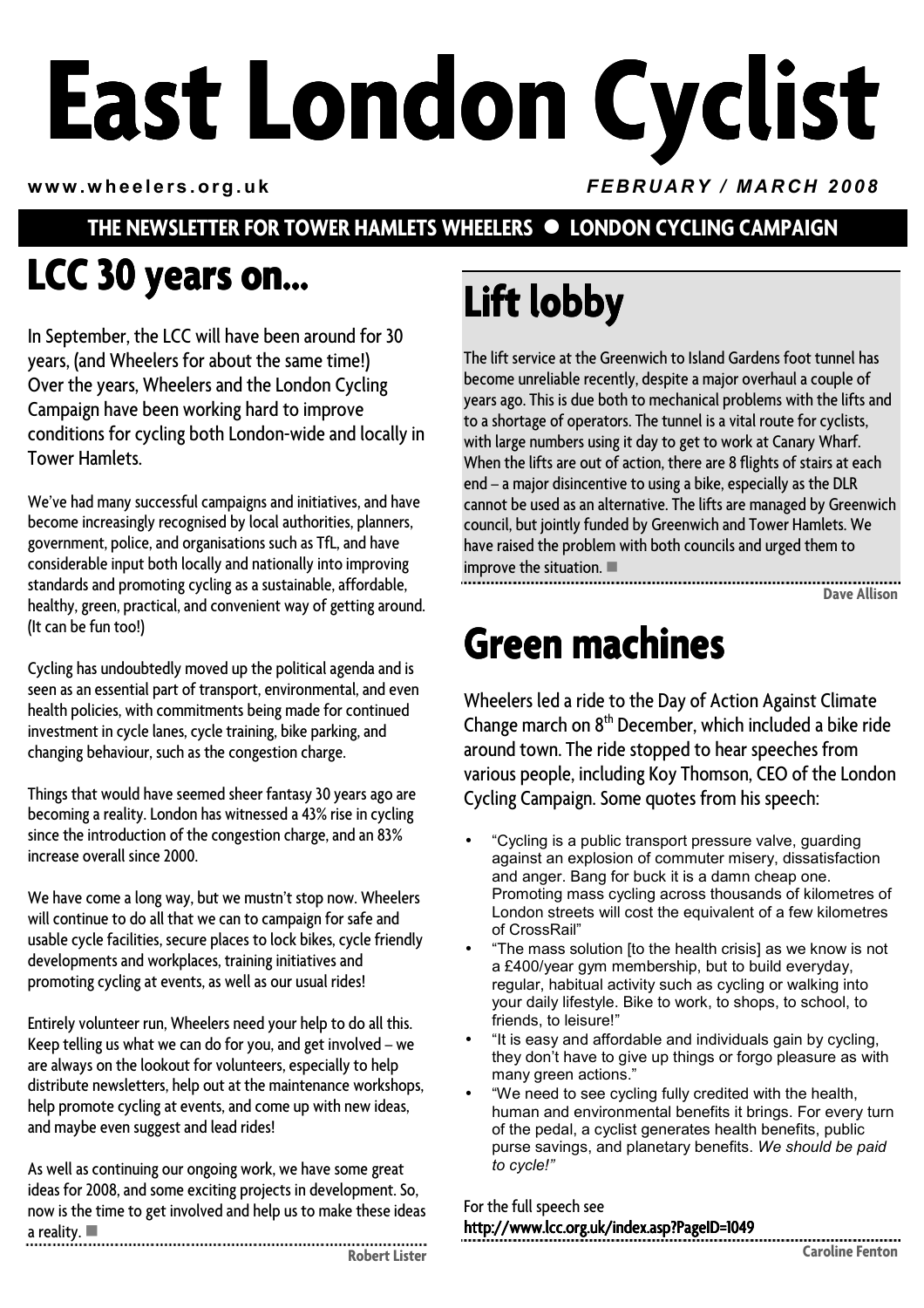# **Memorable cycling moments 2007… 2007…**

We asked various members and volunteers to recall their best (and worst) memorable cycling moments of 2007. We hope you can join us in 2008 to add some of your own!

- Kielder Forest Drive on the tour. A rough bone-shaking 12 mile stretch of what could only loosely be called "road", consisting mostly of stones. "It will be character building", said Caroline. After a few miles, Rob announced he had a puncture. The foolhardy group stopped. Then the midges attacked. - Rob
- **Dave's puncture guilt.** Marathon Plus man was left deflated, heading to work down the A2. Some yoof leaned out of a car window and yelled "Oi, You've got a flat tyre mate." Having virtually indestructible Marathon Plus tyres, he didn't believe it, and hurled some abuse back. The car disappeared off, only for Dave to discover that he did indeed have a puncture – a big nail! - **Dave**
- Rob's Bonkers Barrier ride. Much maligned, but a great spectacle. Even if it did involve getting up at 5am. As a bonus, the café was open, the weather good, and we even got chatting to one of the barrier technicians after seeing the barrier close.
- "I managed **Dunwich Dynamo** for the first time. Plodding along in the dark at steady pace. Rain for 60 miles. Finally got to the beach. Felt great to get there, and then on to the Wheelers minibus for the trip back. The look on Brenda's face was priceless when Simon's Bus – our extra special bus firm, whose bread and butter business is taking punters out on stag and hen nights - equipped with full disco lights, video and sound system, played cheesy pop all the way back. Kylie, Jacko, Steps, Alcazar, Scissor Sisters, Celine, Tina, Whitney and Shirley accompanied us the entire 120 miles. Many fell asleep. Determined to get my money's worth, **I bopped in my seat the whole way back**, Brenda was not so taken by the disco vibe! The most painful bit (apart from my singing along) had to be the 3-mile trip back from Mile End, by which time my knees had well and truly seized up!" – Rob
- Gary and Aileen's anniversary tour split. Husband and wife Wheelers tour duo Gary and Aileen had a trial separation to mark their wedding anniversary on the Wheelers Borders Tour. Gary lost Aileen, so she disappeared off with the sandwiches to Buttermere for the day. Both found each other by the end of the day...eventually, and renewed their curses.
- The Wheelers supported two of the biggest cycling events of 2007, the **Tour de France** and **Hovis Freewheel.**

East London Cyclist **East London Cyclist**<br>East the Teur we led 50 cyclists including children, into … For the Tour we led 50 cyclists, including children, into Central London. A fantastic, sunny day was had by all in the area reserved for LCC members. We then brought everyone back and were very touched by their warm thanks.

> At Hovis Freewheel someone shouted 'Is there a Dr Bike in the park?' and the Wheelers stepped forward, little knowing how many bikes needed attention. Loads of people rode away safely and were able to enjoy the day. Oh, and we had a good day as well and handed out 500 newsletters.  $\blacksquare$

# **Wheely good awards awards awards**

Many workplaces and other organisations support cyclists and cycling. It used to be only couriers using a bike during their working day. Now police, paramedics, business people and many others cycle to carry out their duties, often very well supported by their employers.

If a local organisation or business is positive towards cycling and cyclists they deserve to be recognised and the Wheelers are now looking for nominations from you for our new award, 'The Wheelys!'

They might do or provide:

- Cycle parking (particularly indoors)
- **Bike to work scheme**
- Showers and/or lockers
- 
- 
- 
- Mileage allowance<br>• Information about cycling<br>• Improve/encourage cycling?<br>• Any other things you think are relevant.

You don't have to work for an organisation to nominate them, if you see or hear they're doing the right thing we'll do the rest and find out more.

You may want to nominate a library, community centre, local shop, supermarket, bike shop, or hospital. If they look as though they've got it right, chances are they're doing more beneath the surface and that's what we want to find out and congratulate. Maybe they've gone that extra mile to help you, storing your bike when you visited or looked after you or your bike when you had a difficulty.

There'll be a nomination form on our website in March and a reminder in the next East London Cyclist so put your judges' hats on now...  $\blacksquare$ 

**David Tuckwell** 

## **Muffin Man or Beigel Boy?**

In the spirit of new-year's resolutions, Wheelers have decided to introduce a "muffin" (or maybe beigel?) rating to all future rides. This is an indicator of how many muffins you can eat, guilt-free, having completed the ride, since you will have expended the equivalent amount of energy by doing it. For more details, and to read 'The Science Bit' see our web-site www.wheelers.org.uk.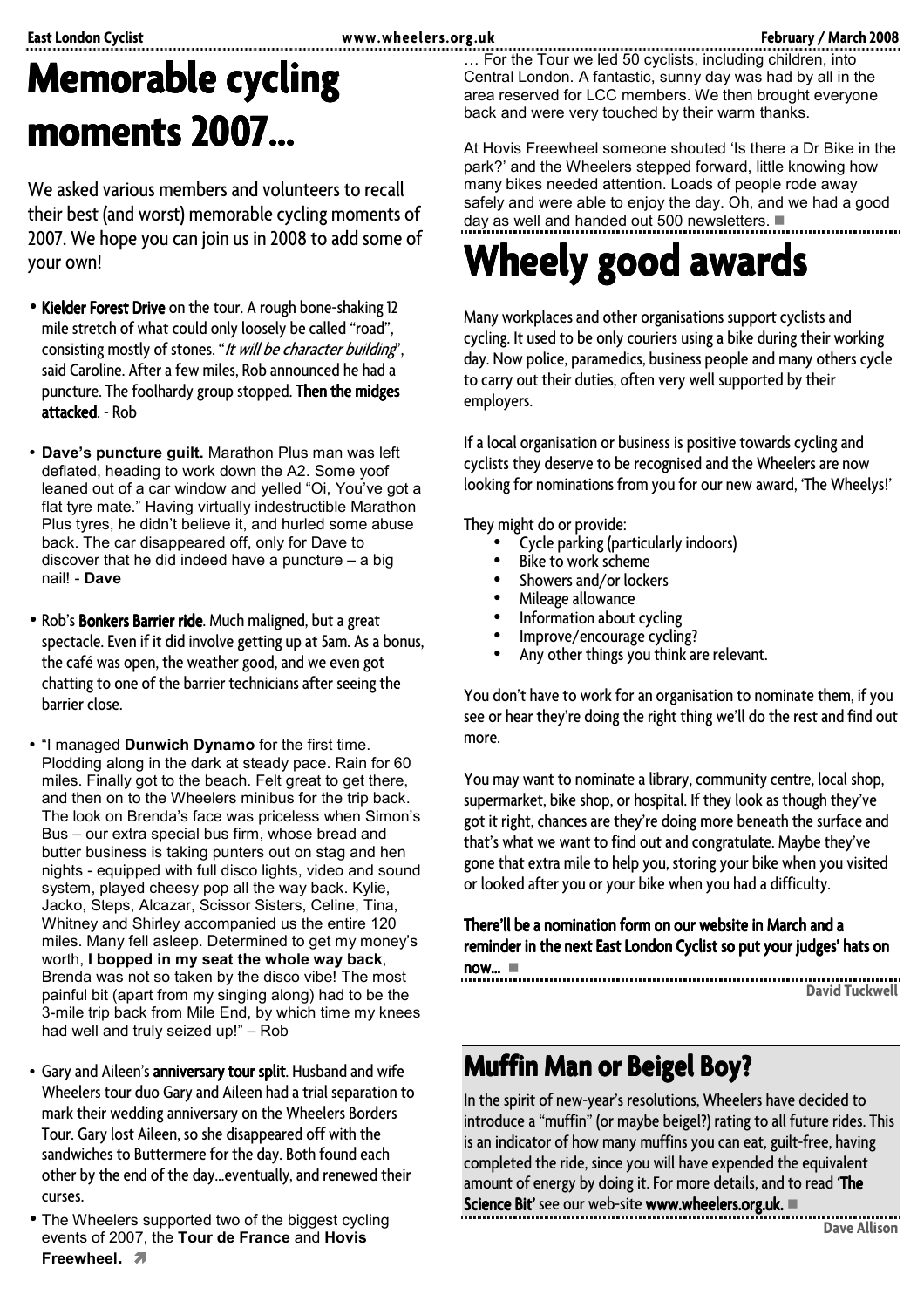## **Vélo à Paris Paris**

Being lucky enough (?) to work for a French company, I get to make fairly frequent visits to Paris by Eurostar. The idea of taking my Brompton occurred to me and I chatted to people I saw on the train with bikes who all assured me it was no problem (as long as you don't leave your cover at home in error.)

So why for over a year did I still not do it? Mainly laziness as it would involve getting out of bed 15mins earlier (and these things matter at 5am) and also a slight fear of the "wrong side of the road". Anyway, finally the combination of an afternoon rather than early morning trip over plus the super abundance of hire bikes on the streets persuaded me to do it. And of course they were all right, it's just fine. It's slightly irritating to have to manoeuvre the bike in its bag through the check in gates, put it through the X-ray machine and then trundle it through the lounge, but it's easy enough to stow it on the train, as luggage provision on Eurostar is much better than on most UK trains.

Cycling in Paris is I guess like cycling in London, good in parts and bad in others. There are some cycle tracks that put you right next to the inboard side of parked cars (and their opening doors) and the Place de la Concorde appeared to be a traffic junction at least 11 lanes wide, but with an almost complete absence of road markings which was rather scary.

On the plus side there are some good tracks down the central strip of the wide boulevards, and there is a lot less dog-poo than a few years ago! At one point I ended up on a closed road (part of the Paris beach summer season), which was great for cycling but not so good when I got to a barrier at the end. However the cyclist in front of me very charmingly lifted my bike over for me and even managed a Gallic smile when the Brompton did its usual self-folding impression.

If you don't have a folding bike, or can't wait until Eurostar make it easier to take a conventional bike with you, then do try the Velib. A lot has been written about these – and they really are good. It's quite easy to purchase a €1 day pass and then hire a bike. I did this when I was over there with my sister and her two children. Our main challenge was in fact to find a hire point with four bikes available – they are so popular that often as soon as they are returned they are immediately rehired.  $\blacksquare$ 

**Caroline Fenton** 

#### **Ride for Hire**

Want to come on one of our easy rides but you are " between bikes"? Have friends who would like to join but they don't have a bike with them? Then either hire an OYBike here in Tower Hamlets (http://www.oybike.com/) or ask Wheelers as we often have basic bikes that we could lend you for one of our rides.  $\blacksquare$ 

## **Who do you think our newsletter** should be sent to?

Currently, we send this newsletter to all LCC members in Tower Hamlets and councillors. We also leave 150 in local bike shops. You may also have seen Wheelers handing them out every couple of months, particularly at Cable Street and Shoreditch.

As a campaigning group the Wheelers want to reach people who can change or influence things. We are reviewing our mailing list to make sure we reach these people. Can you suggest people who could make changes or have an influence in Tower Hamlets?

We would welcome any ideas from you. Someone you work with? Your boss, a colleague, another cyclist using the same parking?

Any well known people living or using the borough? Suggest the obvious to us, we may have missed the obvious. If you have any ideas, please send them to: wheelers@towerhamletswheelers.org.uk  $\blacksquare$ 

#### **Get off and walk…**

Get ready for the 2008 Big Spring Walk! Take a sponsored stroll this spring with your friends, family and colleagues and raise money for disadvantaged older people. Call 0870 770 3288 or visit **http://www.helptheaged.org.uk/walk**

## **Last cyclist ever**

The East London Line closed without ceremony on Saturday 22nd December to become part of the extended London Overground system which when it opens in 2010 will connect West Croydon to Highbury & Islington. So, for the time being we cyclists have lost a river crossing. Now, the only safe river crossing is the Greenwich Foot Tunnel. That night I had been out with friends in Deptford and by sheer coincidence I found myself taking the last train from New Cross to Whitechapel with my bike in tow. The train was packed with trainspotters (ok, enthusiasts), transport police and London Underground managers and had a party atmosphere to it.

This was quite an emotional journey for me especially passing Wapping because I moved to there at the age of five and was always fascinated by the line's trains, small stations and history. The tunnel that connects Wapping to Rotherhithe was the first tunnel to be constructed underwater in the world, the famous Victorians Marc, followed by Isambard Kingdom Brunel were the engineers. On arrival at Whitechapel the party continued on the platform and the last train south to the depot had more people on it. As I bided farewell to the train I then realised that I had been the last cyclist ever to travel on the ELL so with some satisfaction I cycled home.  $\blacksquare$